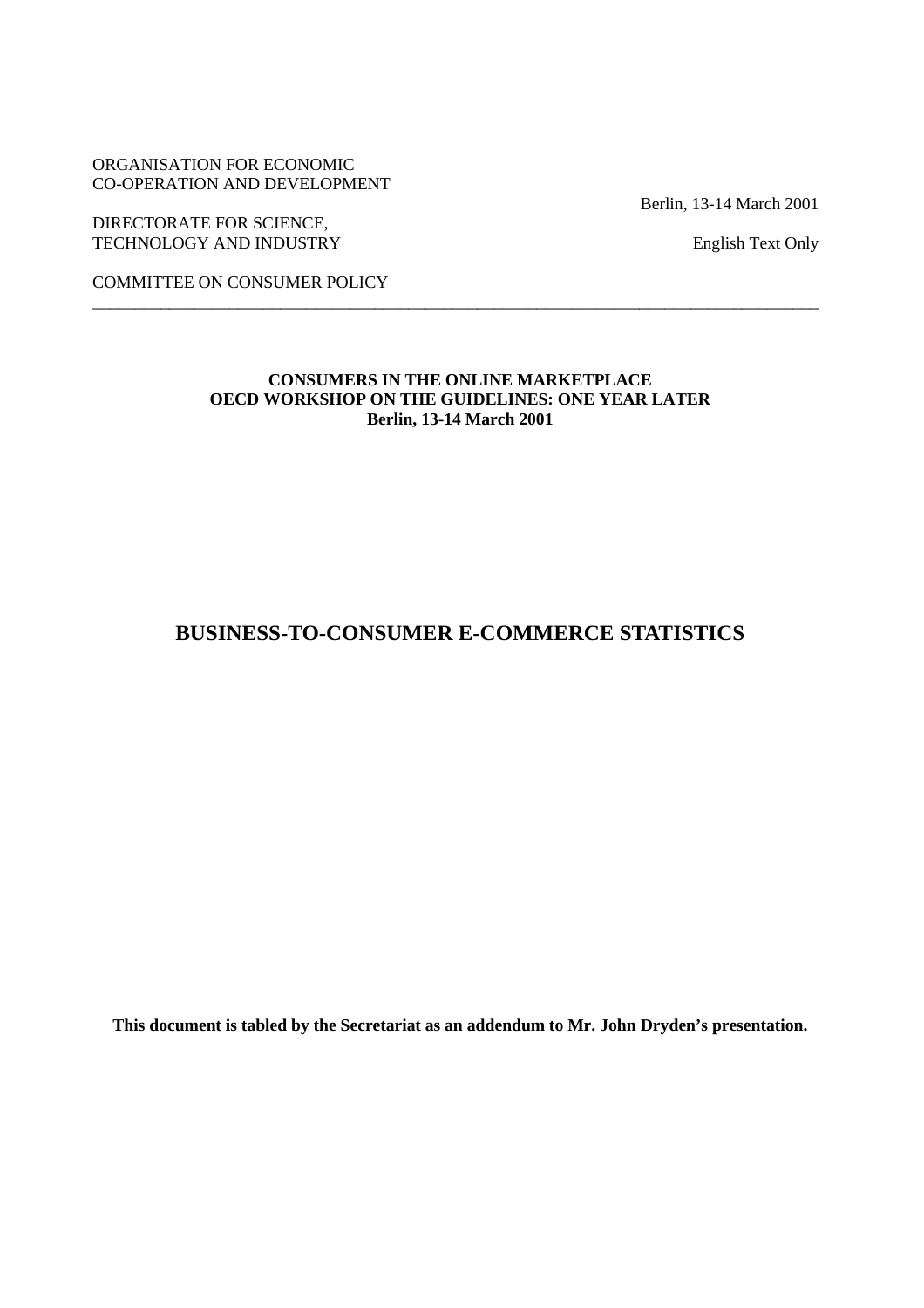# **TABLE OF CONTENTS**

| ANNEX 2: ESTIMATING B2C E-COMMERCE - METHODOLOGICAL DIFFERENCES 19   |  |
|----------------------------------------------------------------------|--|
| ANNEX 3: AN EXAMPLE OF E-COMMERCE ESTIMATION: THE FORRESTER MODEL 20 |  |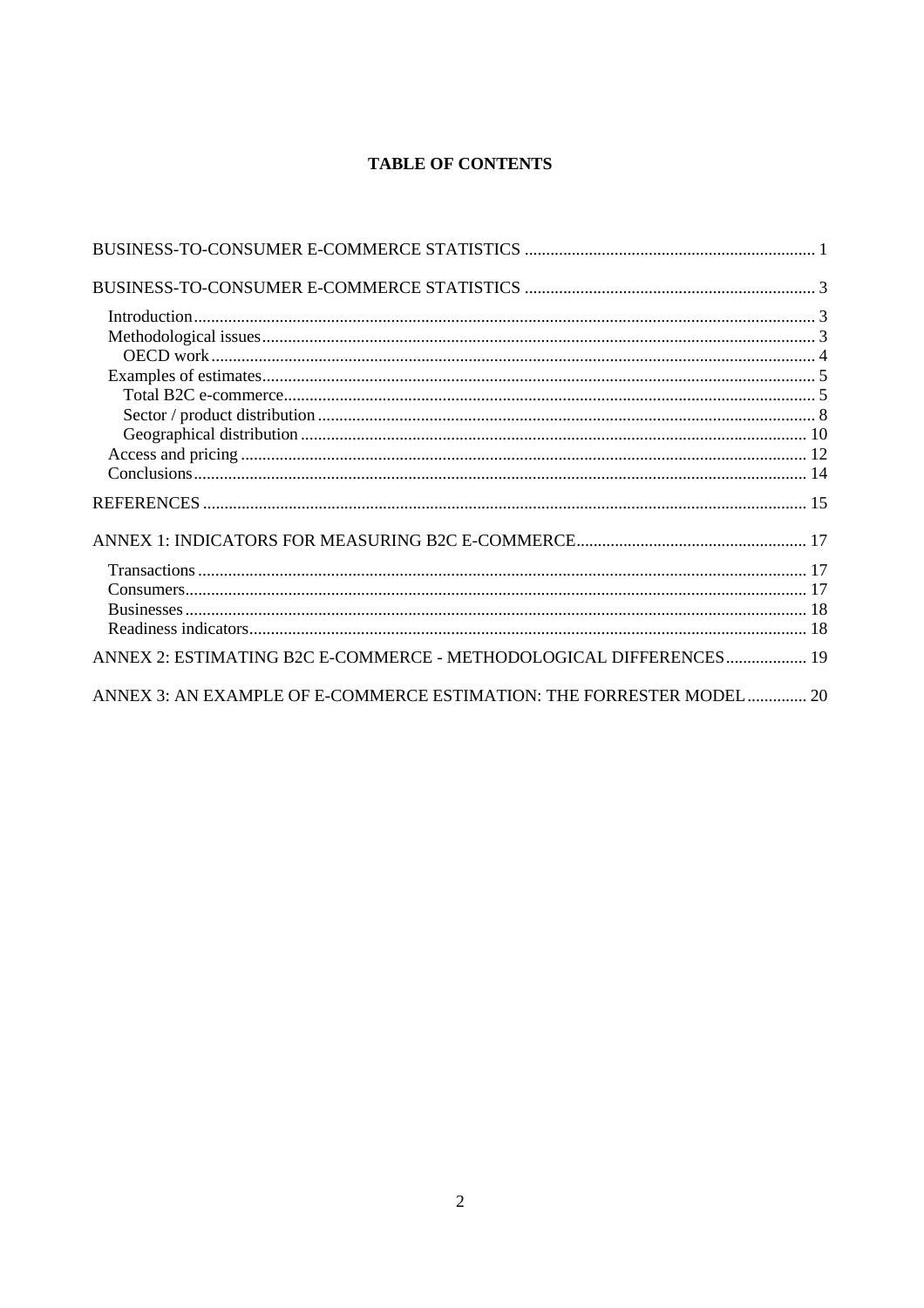### **BUSINESS-TO-CONSUMER E-COMMERCE STATISTICS**

### **Introduction**

1. To better inform the Committee on Consumer Policy's work on ensuring effective protection for consumers in the online marketplace, this document provides a quantitative overview of the status of business-to-consumer (B2C) e-commerce. Much of the data referenced is derived from private sources, because statistical offices of Member countries are only beginning to collect such data.

2. This paper begins with a discussion of the methodological challenges involved in quantifying ecommerce activity around the globe. Examples are presented in the following section of different estimates for total B2C e-commerce, as well as estimates of e-commerce distribution by sector/product and by geography. The paper then includes a brief overview of the relationship between access and pricing issues and the potential for e-commerce development. Turning to conclusions, the paper discusses the expected path of B2C e-commerce sales in the near future and the importance of gathering more data on B2C ecommerce.

### **Methodological issues**

3. Until recently, there has been no internationally-agreed definition of what e-commerce is. It is therefore difficult to compare estimates of its size, breakdown and growth (OECD, 1999a; OECD 2000a). A variety of sources produce estimates, including IT market research firms, investment banks, and increasingly, national statistical offices. Not only are their definitions different, but the methodologies are often not comparable, leading to a wide range of estimates and forecasts. In addition to estimating the value of online purchases, different types of indicators can be used to collect additional information on B2C e-commerce; for example, the number of people who have purchased items online and the frequency of purchases. Although difficult to size, all studies agree on the fact that many facets of this economic activity are growing quite rapidly; a recent study estimates that about 40% of all Internet users have made at least one online purchase (Angus Reid, 2000).

4. Figure 1 presents a broad set of indicators about B2C e-commerce for selected OECD countries, while Annex 1 presents a more comprehensive list of indicators which can be used to measure B2C ecommerce activities in both quantitative and qualitative terms.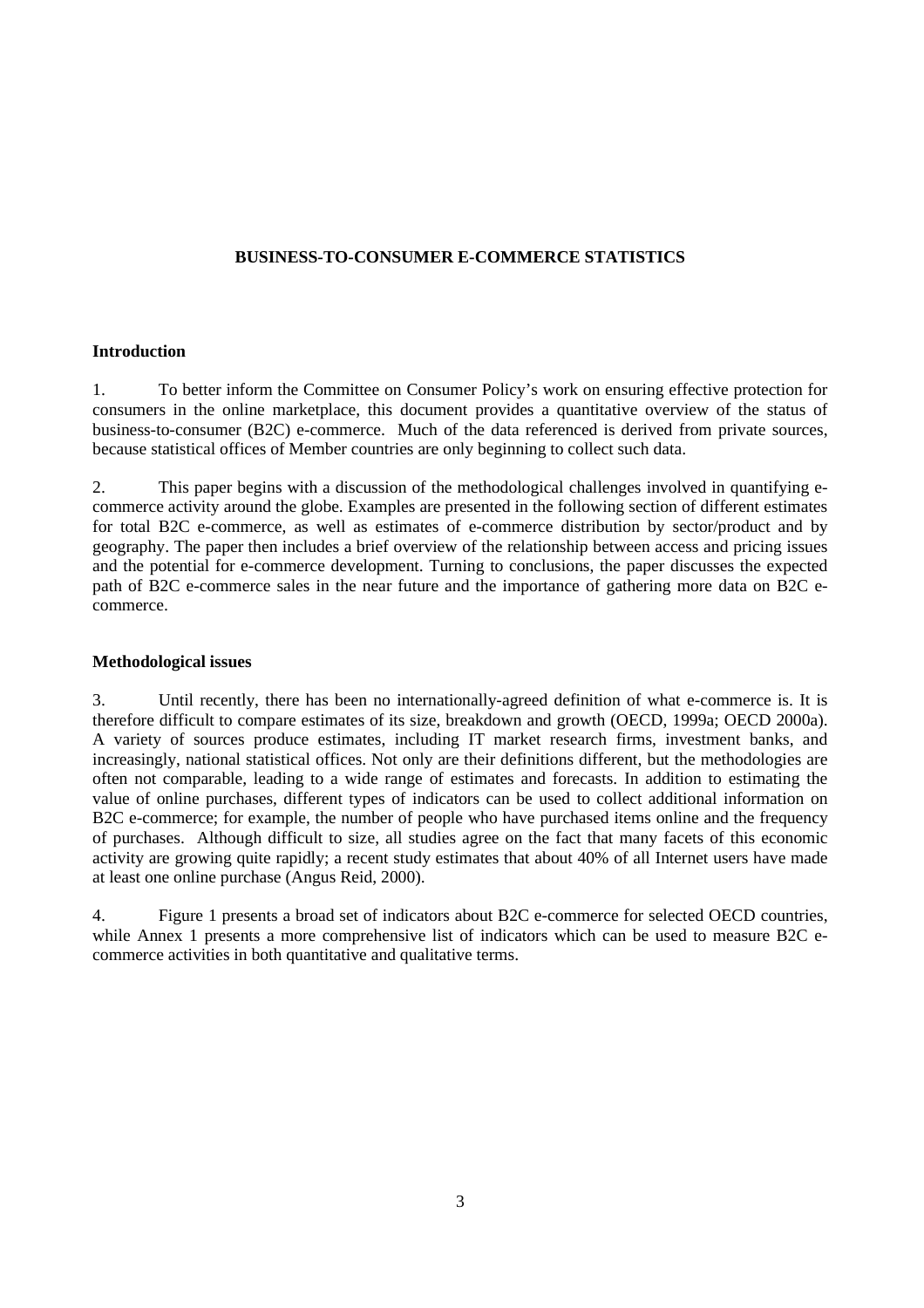|                      | Value of<br>transactions<br>(USD million) | Penetration<br>rate of retail<br>sales (%) | Number of<br>buyers<br>(7000's) | Number of<br>buyers as a<br>percentage of | Internet<br>shoppers as a<br>percentage of |
|----------------------|-------------------------------------------|--------------------------------------------|---------------------------------|-------------------------------------------|--------------------------------------------|
|                      |                                           |                                            |                                 | Internet users<br>$(\%)$                  | working age<br>population (%)              |
| <b>United States</b> | 25 845                                    | 1.01                                       | 19 666                          | 27                                        | 16                                         |
| Japan                | 7644                                      | 0.26                                       |                                 | 20                                        | 6                                          |
| Germany              | 1 1 9 9                                   | 0.30                                       | 1 370                           | 17                                        | 5                                          |
| France               | 345                                       | 0.14                                       | 310                             | 7                                         | $\overline{c}$                             |
| Italy                | 194                                       | 0.09                                       | 360                             | $\overline{7}$                            | 1                                          |
| United Kingdom       | 1 0 4 0                                   | 0.37                                       | 970                             | 18                                        | 5                                          |
| Canada               | 774                                       | 0.26                                       | 811                             | 12                                        | 4.0                                        |
| Australia            | 380                                       | 0.36                                       | 1 3 3 5                         | 10                                        | 4                                          |
| Austria              | 96                                        | 0.23                                       | 120                             | 13                                        | $2.2\phantom{0}$                           |
| Belgium              | 82                                        | 0.16                                       | 90                              | 11                                        | 3                                          |
| Denmark              | 193                                       | 0.20                                       | 90                              | 16                                        | 9                                          |
| Finland              | 51                                        | 0.22                                       | 160                             | 10                                        | 4.7                                        |
| Greece               |                                           |                                            | 30                              | 11                                        | 0.4                                        |
| Ireland              | ٠.                                        |                                            | 40                              | 13                                        | 1.6                                        |
| Korea                | 1 0 0 8                                   | 1.0                                        | 2 140                           | 15                                        | 7.7                                        |
| <b>Netherlands</b>   | 182                                       | 0.34                                       | 320                             | 12                                        | 5                                          |
| Norway               | 61                                        | 0.26                                       | 100                             | 19                                        | 11                                         |
| Portugal             |                                           |                                            | 50                              | 10                                        | 1                                          |
| Spin <sup>1</sup>    | 70                                        | 0.06                                       | 220                             | $\overline{7}$                            | 1                                          |
| Sweden               | 232                                       | 0.68                                       | 260                             | 10                                        | 4.6                                        |
| Switzerland          | 127                                       | 0.29                                       | 130                             | 12                                        | 2.7                                        |

### **Figure 1. B2C e-commerce indicators in selected OECD countries for 2000 or latest available year**

1. Portugal and Spain have been combined in the total transaction value and penetration rate of online sales. Source: OECD based on various sources including OECD (2000d); E-Commerce Promotion Council of Japan (ECOM) (2001), ABS (2000); NOIE (2000), Nua (2000), Taylor Nelson Sofres (2000a), NCA/MIC (2000).

#### *OECD work*

5. Following the Ottawa Ministerial Conference on E-Commerce (October 1998) an Expert Group from the Working Party on Indicators for the Information Society (WPIIS) was established to "compile definitions of electronic commerce which are policy relevant and statistically feasible". In April 2000 a joint WPIE/WPIIS meeting was held and agreement was reached on a provisional framework and followup strategy (OECD, 2000a; OECD, 2000b). This framework consists of a set of definitions, a preliminary list of indicators for measurement, and a strategy for developing and refining future work. The framework is intended to assist OECD countries in developing their own statistical programmes for measuring ecommerce and improve international comparability, although it carries no binding obligation on countries to apply the definition or modify existing statistical procedures.

6. Ongoing analytical work at the OECD uses a life-cycle model to highlight three broad phases of e-commerce growth (Figure 2). Each phase can be measured with different sets of indicators which also correspond to different policy concerns for governments (OECD, 2000a; OECD 2000c, chapter 3). Many of the widely available indicators (from both public and private sources) refer to the "readiness" phase of the cycle. In the OECD framework, however, estimates of e-commerce transactions usually focus on the "intensity" phase, *i.e.* measuring the size and nature of these transactions.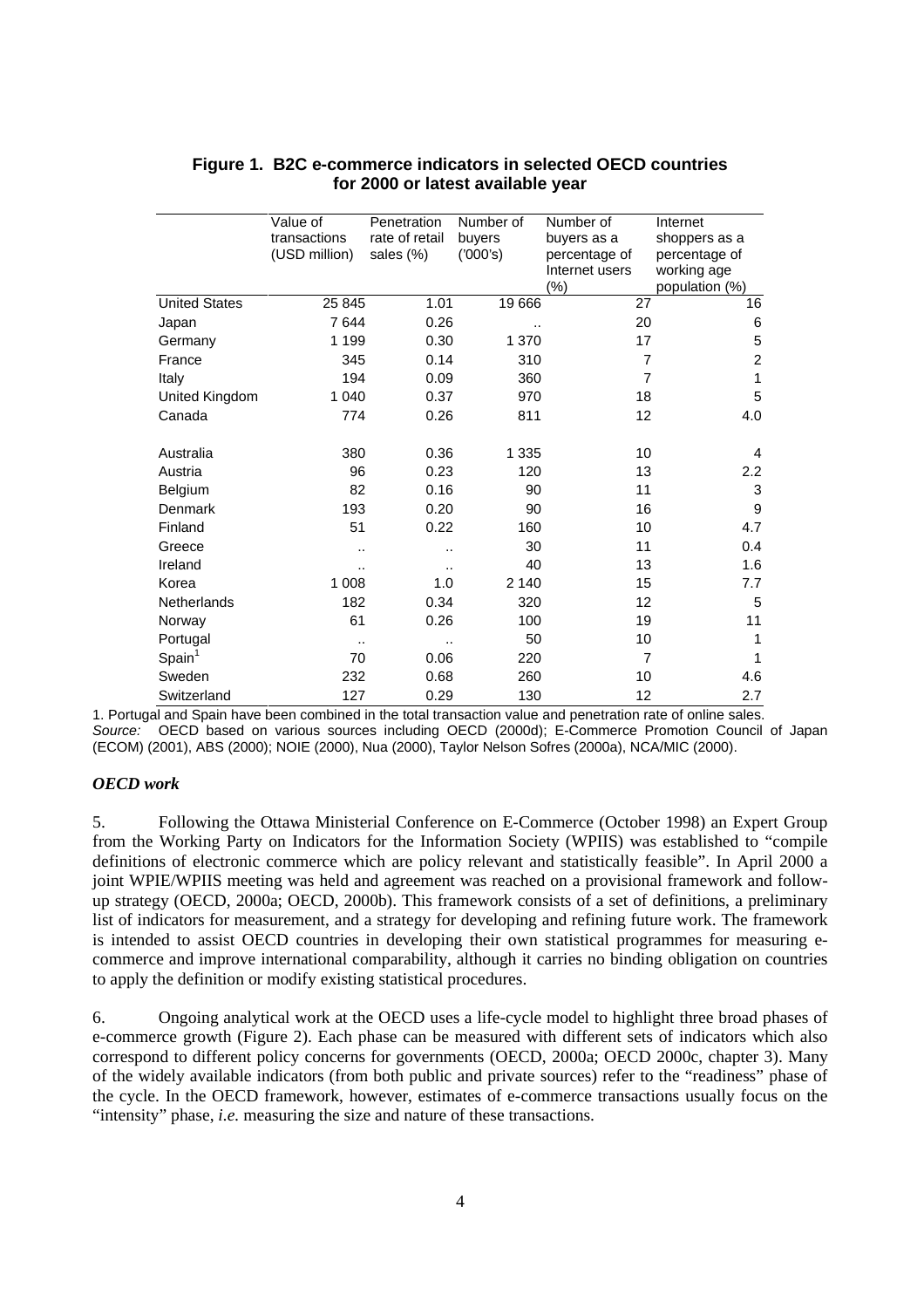

**Figure 2. Measuring e-commerce**

Source: OECD (2000c).

7. When focussing on transactions, the OECD's working definition of an electronic transaction (*transaction)* is a "sale or purchase of goods or services, whether between businesses, households, individuals, governments, and other public or private organisations, conducted over computer-mediated networks" (OECD, 2000b). This definition includes orders placed over a network, regardless of whether or not the payment and the delivery took place online. Other definitions only include Internet protocol-based networks (*i.e.* excluding Electronic Data Interchange (EDI) or other proprietary systems); others only include orders with online payment. This paper will focus on estimates of the value of these *transactions,* with particular emphasis in differences between countries and product groups.

#### **Examples of estimates**

#### *Total B2C e-commerce*

8. Estimates for B2C e-commerce vary widely depending on the source. Figure 3 and 4 show a range of estimates for Canada, Europe and the United States from a variety of private sector sources. It is difficult to compare these figures given the differences in methodologies (OECD, 1999b), which result in some cases in estimates that vary by a factor of two. Annex 2 compares various estimates and methodologies, while Annex 3 presents a more detailed technical explanation of how a particular example of a transaction estimation model is constructed, and how estimates are produced for each country and product group.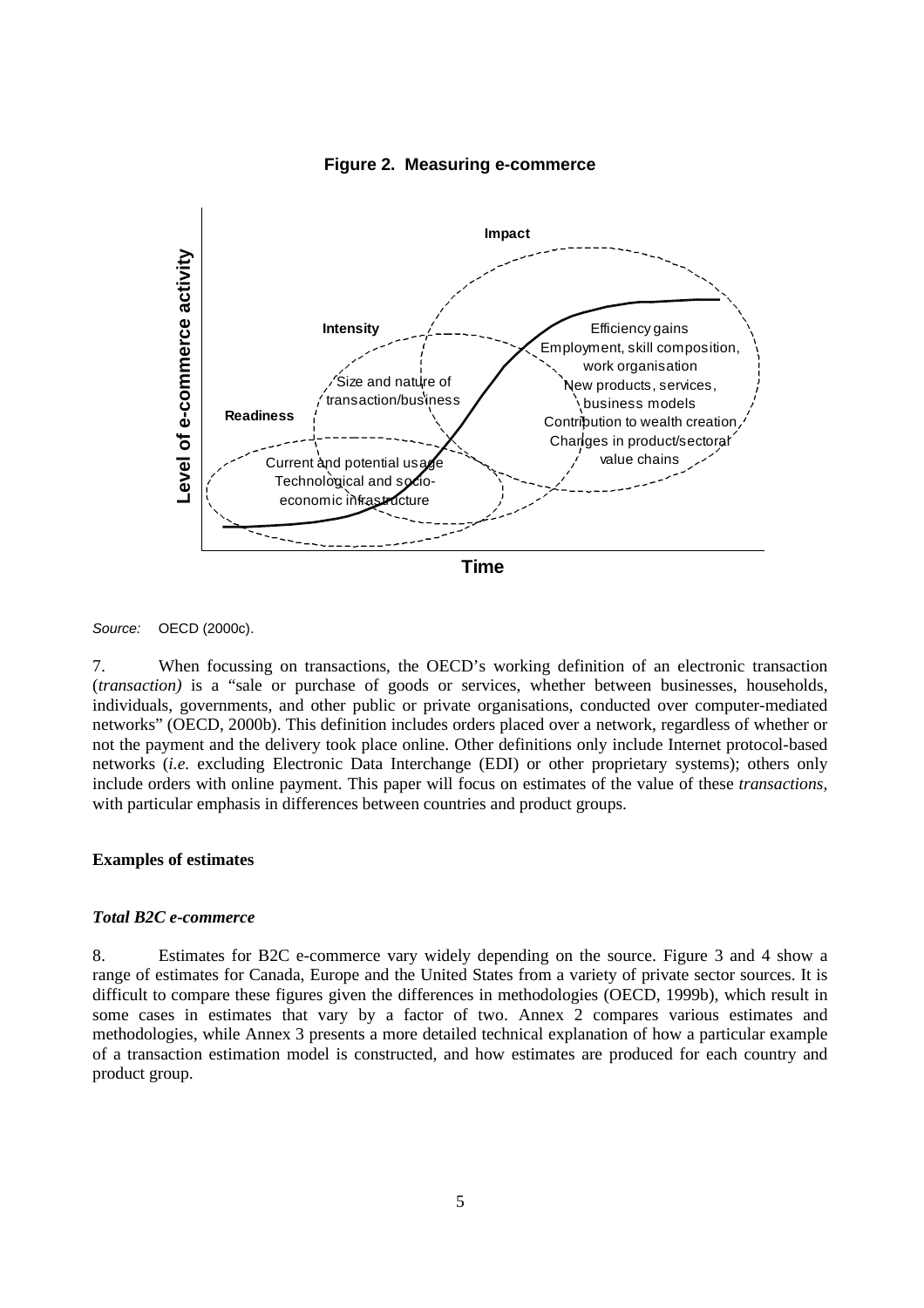### **Figure 3. Estimates and forecasts of business-to-consumer e-commerce in Canada, Europe, the United States and the world, 1999 and 2003**

|                      | 1999        | 2003     |
|----------------------|-------------|----------|
| Canada               | $1.0 - 1.9$ | 8.5-16.8 |
| Europe               | $3 - 5$     | 40-60    |
| <b>United States</b> | 17-33       | 75-150   |
| World total          | $20 - 40$   | 144-380  |

### In billions of USD

Forecasts for Europe are for 2002.

Source: OECD based on various sources.



#### In billions of USD

**Figure 4. B2C e-commerce estimates for the United States and Europe**

Source: OECD based on various sources.

-

9. Statistical organisations in some OECD countries have begun to collect data on e-commerce, although the surveys do not necessarily use the same categorisation between B2C and B2B. Nonetheless, these surveys do provide insights into online consumer behaviour as they usually distinguish retail from wholesale trade.

10. Since 2000, the US Department of Commerce has been publishing data on quarterly online retail sales<sup>1</sup>. Figure 5 presents data for the last five quarters. Online retail sales grew from less than USD 5.2 million in the last quarter of 1999 (or 0.63% of all retail sales), to almost USD 8.7 billion one year later (accounting for 1% of total retail sales). The total value of online retail sales (USD 25.8 billion for the year 2000) should be considered as a lower bound for B2C e-commerce and is not directly comparable with private sector estimates as it excludes certain categories which are included in other surveys, such as online travel services, financial intermediaries, and ticket sales agencies. As an illustration, a monthly survey conducted by the National Retail Federation (NRF) and Forrester Research (Online Retail Index), if adjusted to exclude airline tickets and hotel reservations, estimates online retail to be more than 40% higher (almost USD 37 billion in 2000).

<sup>1 .</sup> A recent report by the US Department of Commerce estimates that B2C accounted for less than 10% of all e-commerce transactions in the United States during 1999 (US Department of Commerce, 2001).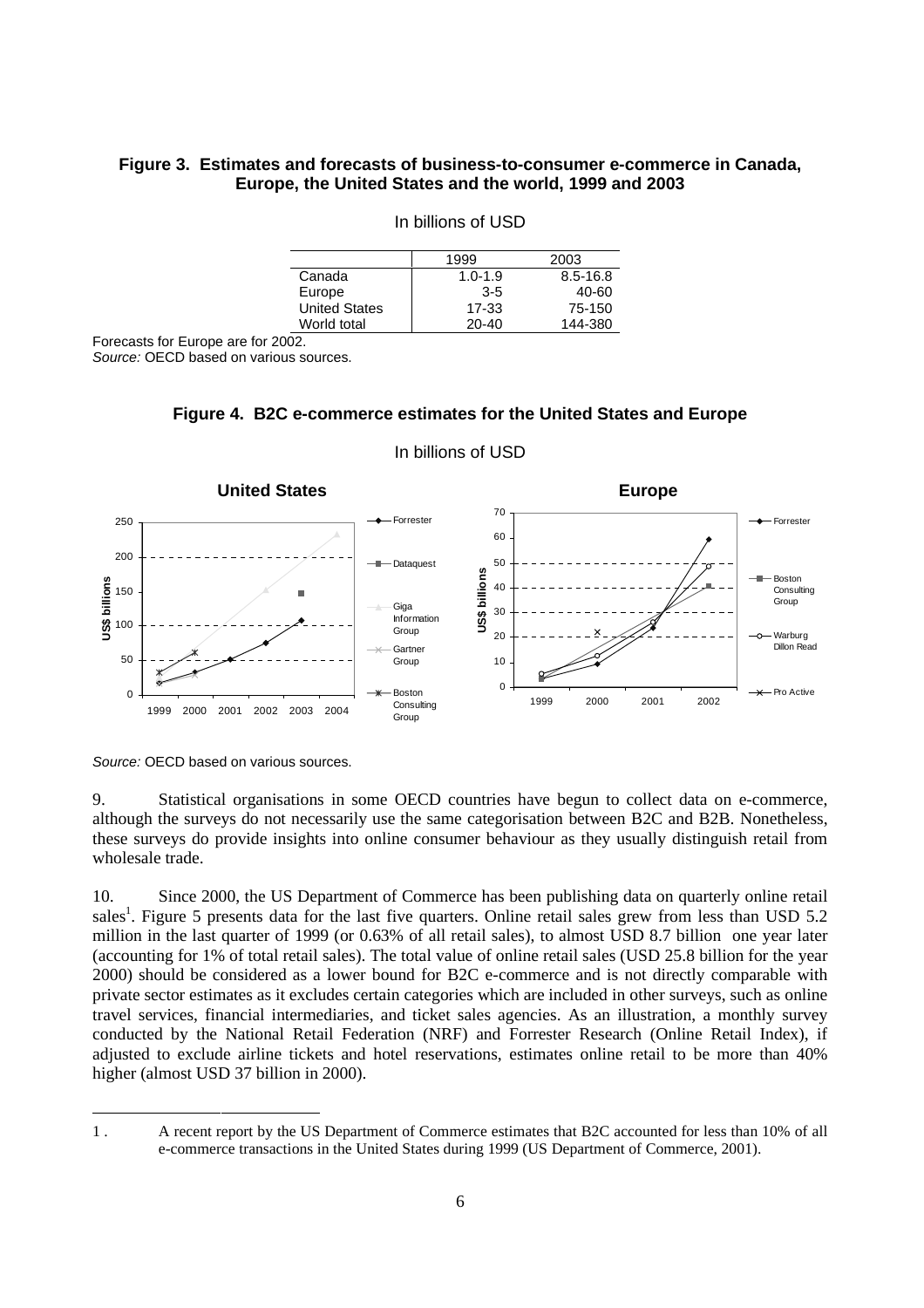### **Figure 5. Quarterly retail e-commerce sales in the United States, 1999-2000**



Sales in billions of USD and share in %

Source: US Department of Commerce, http://www.census.gov/mrts/www/current.html (February 2001).

11. Canada published its first official figures on Internet sales in mid-2000 (Statistics Canada, 2000a). Total Internet sales (which include both purchases by consumers and firms) reached CAD 4.4 billion during 1999. In the retail trade sector, sales in 1999 were CAD 610 million, or 0.3% of total operating revenue of the sector (Figure 6). In other sectors where consumers account for the largest component of purchases, Internet sales accounted for a much larger share of total sales (1% in the information and cultural industries sector; 1.3% in accommodation and food services sector).



**Figure 6. Internet sales in selected sectors Canada, 1999**

Sales in millions of CAD and shares in %

Source: Statistics Canada, ICT and E-Commerce Survey (August 2000).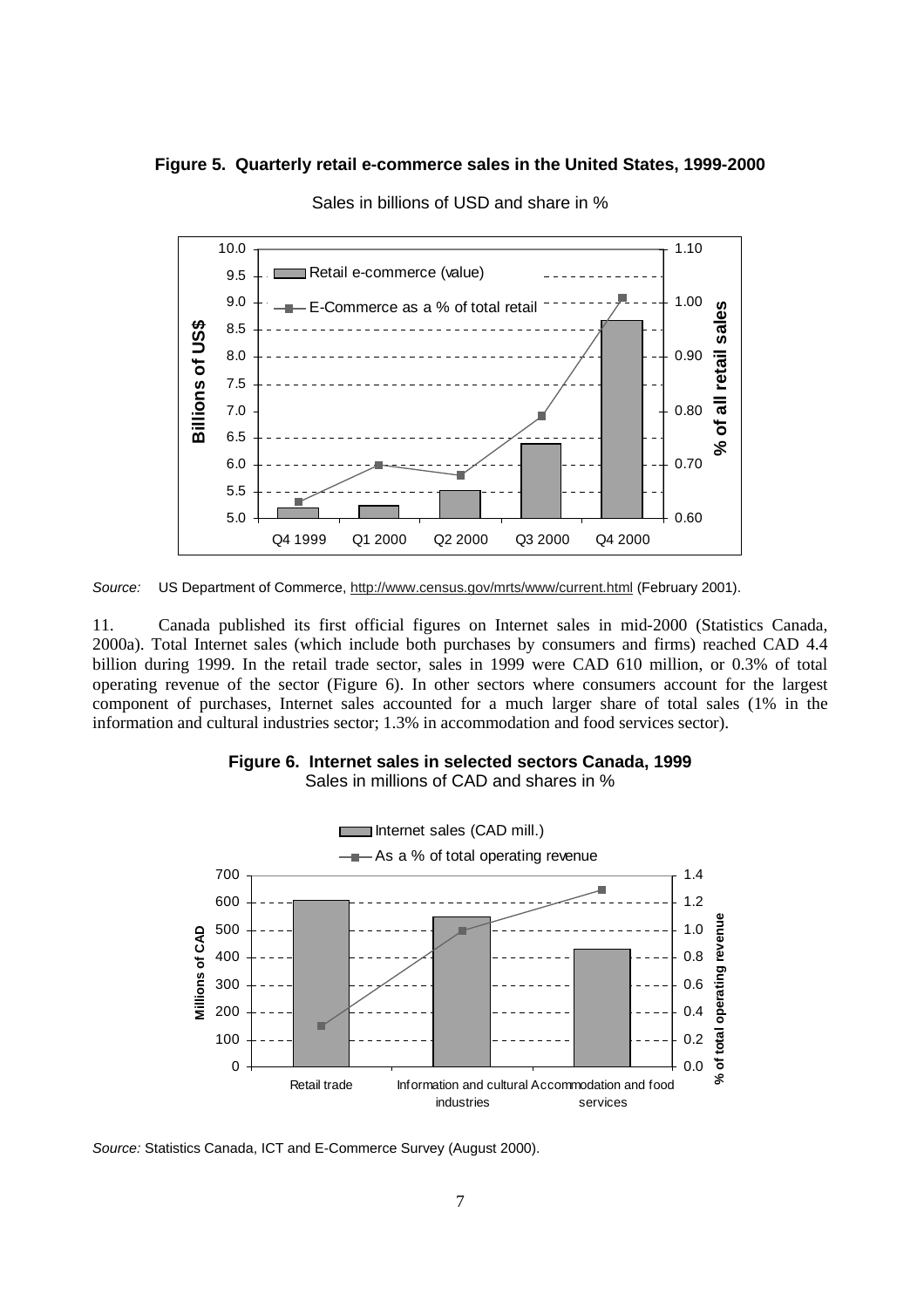12. A more recent study of Canadian Internet shopping (Statistics Canada, 2001) estimates that the value of online orders placed by households reached CAD 417 million in 1999. During that year, 15.3% of all Canadian households used the Internet for some aspect of Internet shopping, either for gathering information, or for placing orders online.

13. The Electronic Commerce Promotion Council of Japan recently estimated that the B2C market in Japan would grow rapidly in the next 4 years, from an estimated size of JPY 824 billion (USD 7.6 billion) in 2000, to around JPY 13.3 trillion (USD 123 billion) in 2005 (ECOM, 2001). However, it should remain far smaller than the B2B market, which is expected to reach JPY 110 trillion (USD 1 trillion) by 2005, against JPY 22 trillion (USD 204 billion) in 2000. According to this study, direct comparison of B2C ecommerce in Japan and the United States, in terms of relative intensity (the ratio of B2C e-commerce to total private sector spending by product segment traded), shows that Japan should reach the 2000 US level by 2003.

14. One of the main factors behind the rapid growth of the Japanese B2C market is the explosion of cellular phone Internet services. This new mobile commerce ("m-commerce") market is currently estimated at some JPY 60 billion (USD 557 million). The rapid growth of m-commerce and the future expansion of broadband networks, such as IMT-2000 (third generation mobile telecommunication technology) are expected to further boost the development of B2C e-commerce. Mobile commerce accounted for less than 7% of the total B2C electronic commerce in 2000, but should grow to reach a share of 18% by  $2005^2$ .

15. Denmark recently published its first official figures on Internet commerce – based on a narrow definition which only includes Internet-based transactions (excluding proprietary networks as discussed in paragraph 7 above). Statistics Denmark estimates that Internet commerce reached DKK 12 billion in 2000 (USD 1.5 billion), of which 13% (around DKK 1.5 billion or USD 193 million) was B2C (Statistics Denmark, 2001).

16. In Australia, 10% of all adults, or 1.3 million people, purchased or ordered goods and services for their own private use via the Internet (ABS, 2000). Furthermore, in just the three months prior to November 2000, 13% of Australian adults used the Internet to pay bills or transfer funds, an increase of 5% over the three previous months. While this is a large increase over a short period, it is still low compared to the 49% of Australians who paid bills or transferred funds via the phone, the 66% who used EFTPOS (Electronic Funds Transfer at Point Of Sale) for such transactions and 73% who used ATM facilities during the same period.

### *Sector / product distribution*

17. Growth is occurring unevenly, with different countries and product groups expected to reach different threshold levels. Still, B2C e-commerce remains concentrated in a few product groups: travel/tourism, banking/finance, ICT goods, books, and audio-visual products. Moreover, while these are the most popular product groups, the relative market share among them varies depending on the country. Two main criteria which influence the likelihood that the good will be sold online are its nature (physical vs. digital) and the level of customisation.

<sup>-</sup>2. For some goods and services (such as books, music, and financial services) it is already significant and should grow at a faster pace than the total market. Entertainment is the only category for which mobile commerce is already predominant (currently more than 70% of all m-commerce in 2000).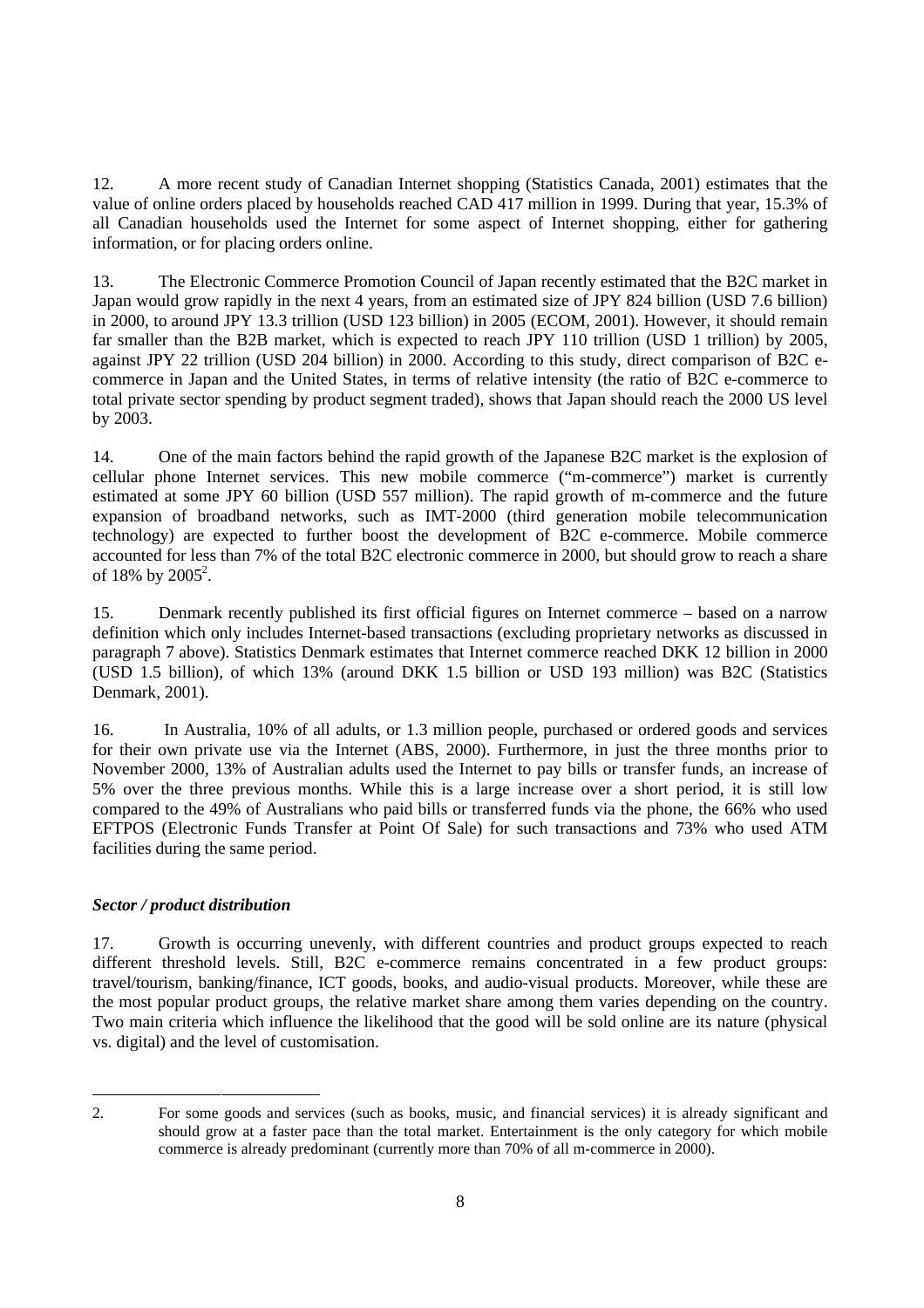Figure 7 shows the great level of variation in European B2C transactions both in terms of market size and penetration. For example, in 1999, the largest product segments were personal services (travel, financial brokerage) and certain goods (computer hardware/software, books). Collectibles and auctions also are an important and rapidly growing segment which reached EUR 244 million in 1999 (from EUR 21 million in 1998). In terms of penetration, financial brokerage had by far the highest uptake (more than 5%), but still only one-third of the level in the United States. Although the market for travel services is the largest, uptake is quite modest (less than 1%). There are of course wide variations by category between countries, for example:

- − Online auctions were twice as popular in Germany as in other European countries.
- − Computer hardware/software accounted for 20% of the European online market, but only 10% in France and Germany.
- Financial brokerage accounted for 30% of online revenues in France compared to only 3% in the United Kingdom.

### **Figure 7. European B2C e-commerce by type of product, 1999**



Sales in millions of Euros and penetration in %

Source: Boston Consulting Group (BCG) (2000).

18. Data for Japan show a somewhat different pattern with automobile being the largest segment of retail e-commerce (about 25% in 2000), followed by real estate (20% of retail e-commerce) and computers (11%) (Figure 8) (ECOM, 2001). Both computers and automobiles also have high penetration rates. Online purchases account for 6.1% and 2.1% of total retail sales of those products respectively. The shares of online sales for PCs, automobiles, travel services and books/CDs, are expected to exceed 10% by 2005.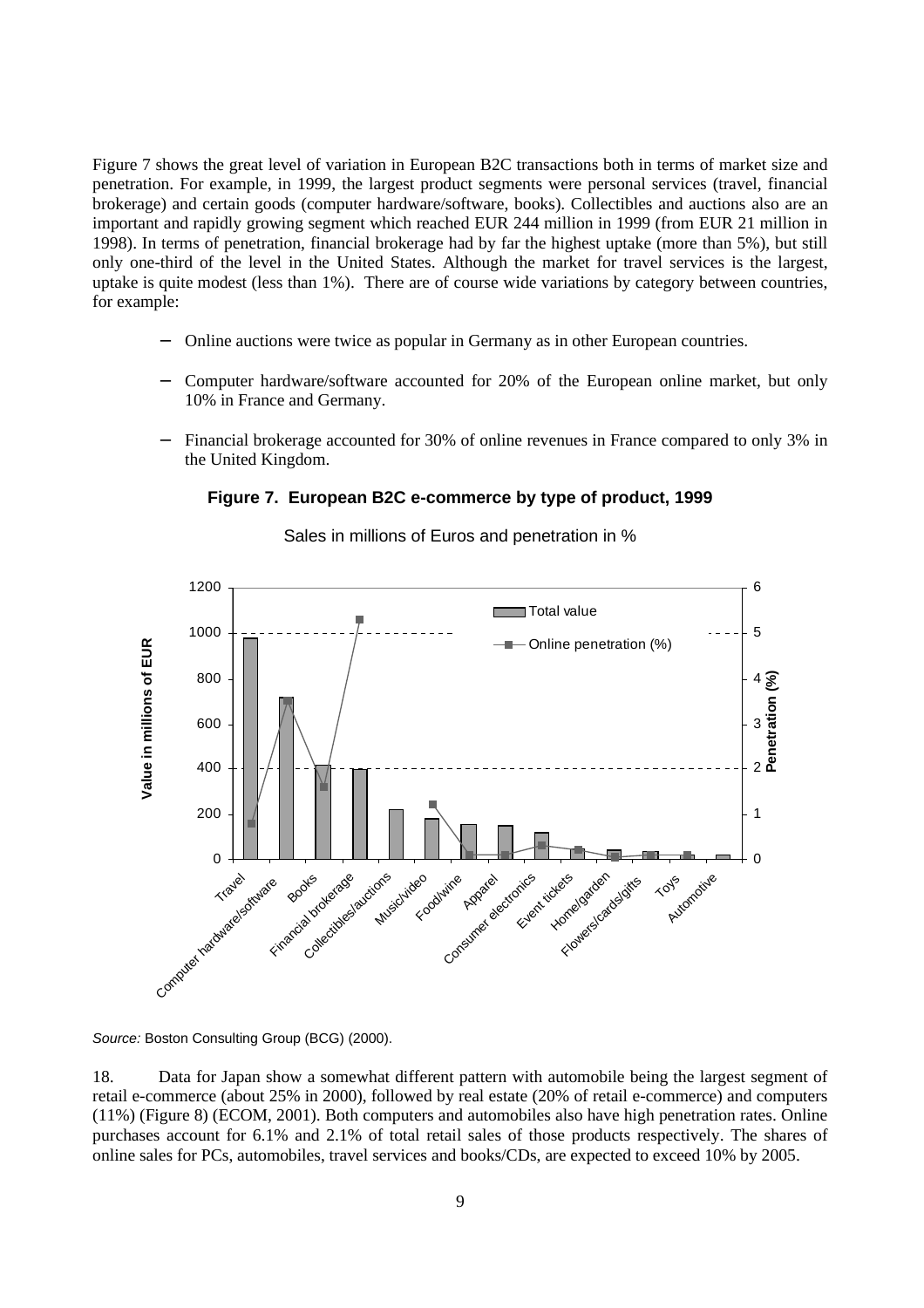# **Figure 8. B2C E-commerce in Japan, 2000 and 2005**

|                           | 2000               |                        | 2005               |           |
|---------------------------|--------------------|------------------------|--------------------|-----------|
|                           | Market size        | Intensity <sup>1</sup> | Market size        | Intensity |
|                           | <b>Billion Yen</b> | %                      | <b>Billion Yen</b> | %         |
| PCs and related products  | 91                 | 6.1%                   | 556                | 29.0%     |
| Travel                    | 61                 | 0.4%                   | 2,095              | 13.0%     |
| Entertainment             | 59                 | 0.4%                   | 980                | 5.7%      |
| Books and music           | 20                 | 0.8%                   | 495                | 17.7%     |
| Clothing & accessories    | 27                 | 0.2%                   | 1,050              | $6.0\%$   |
| Gifts                     | 4                  | 0.1%                   | 140                | 2.3%      |
| Food                      | 33                 | 0.1%                   | 837                | $3.0\%$   |
| Hobbies, misc.& furniture | 22                 | 0.2%                   | 695                | $5.0\%$   |
| Automotive                | 202                | 2.1%                   | 2,002              | 19.8%     |
| Real estate               | 176                | 0.3%                   | 1,185              | 2.1%      |
| Other sales               | 54                 | 0.3%                   | 833                | $3.7\%$   |
| Financial                 | 44                 | 0.6%                   | 529                | $6.5\%$   |
| Services                  | 31                 | $0.0\%$                | 1,939              | 1.6%      |
| Total                     | 824                | 0.3%                   | 13,336             | 4.1%      |

Markets in billions of Yen and intensity in %

1. Intensity = ratio of B2C e-commerce to total private spending by product group. Source: ECOM (2001).

19. Figure 9 presents the most frequently visited (consumer e-commerce) sites in various OECD countries and confirms that books, and CD/videos are the most popular categories for online purchases, followed by clothing and travel. A study of Canadian Internet shopping (Statistics Canada, 2001) also finds that these categories, along with travel and software, were the most popular among online shoppers.

### **Figure 9. Most popular E-commerce sites in selected OECD countries, 2000**

|                                                                       | Germany                                      | France                                              | Canada                                            | <b>Netherlands</b>                     | United Kingdom                                                            | <b>United States</b>                                    | Australia                                                                        |
|-----------------------------------------------------------------------|----------------------------------------------|-----------------------------------------------------|---------------------------------------------------|----------------------------------------|---------------------------------------------------------------------------|---------------------------------------------------------|----------------------------------------------------------------------------------|
| Top- $5e$ -<br>commerce<br>sites                                      | Amazon.com                                   | Amazon.com                                          | Chapters.ca                                       | Bol.com                                | Amazon.com                                                                | Amazon.com                                              | Amazon.com                                                                       |
|                                                                       | Otto<br>www.bol.de<br>KarstadtQuelle<br>EBay | <b>FNAC</b><br><b>SNCF</b><br>Alapage<br>Degriftour | Sears Canada<br>Amazon.com<br>Future shop<br>Ebav | Wehcamp.nl<br>Amazon.nl<br>Kijkshop.nl | Jungle.com<br>iBazar.nl Audiostreet.com<br>tesco.co.uk<br>Blackstar.co.uk | Barnes&Noble.com<br>eBay<br><b>JCPenny</b><br>Cdnow.com | Myer Direct<br>dstore<br>wishlist.com.au<br><b>Dymocks</b><br><b>Booksellers</b> |
| Average<br>amount spent<br>online (in<br>USD)<br>$\sim$ $\sim$ $\sim$ | 656<br>$\Gamma$ $\Omega$ $\Omega$ $\Omega$   | 709                                                 | 590                                               | 511                                    | 778                                                                       | 895                                                     | 800                                                                              |

Source: Ernst & Young (2001).

### *Geographical distribution*

20. The United States remains the largest market for B2C e-commerce, currently accounting for more than three-quarters of the world total. As B2C e-commerce develops in Europe, however, its market should reach about one-third of the United States' level within 2 to 3 years. Figure 10 shows the size and growth of B2C for various European countries.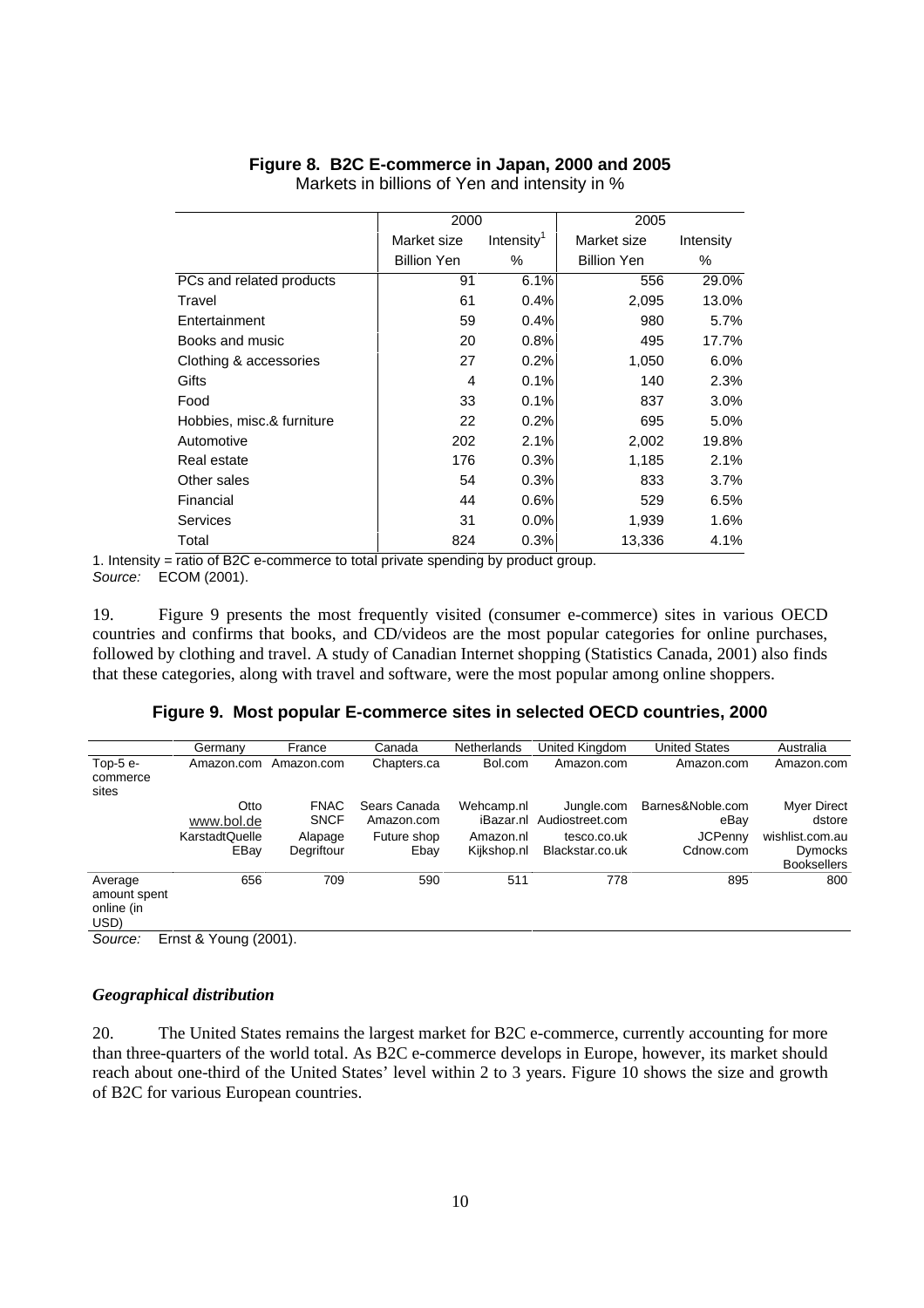



Value in millions of Euros and growth in %

Source: BCG (2000).

21. Although e-commerce brings along the promise of borderless trade, online sales continue to take place mostly within the consumer's home country (or region): 80% of European B2C e-commerce takes place within Europe (Boston Consulting Group, 2000), and a recent survey of Canadian online consumers (Angus Reid, 2000) revealed that almost two-thirds had made their most recent purchase at a Canadian Web site, compared to less than one-third a year before. A survey of Australian online shoppers estimates that in late 2000, more than half of all online shoppers purchased or ordered from Australian sites only, compared to less than 40% in February of the same year (ABS, 2000). Price is an important factor for consumers considering online purchases, but other factors such as the quality of service and information, the speed and reliability of delivery, the ease of on-line ordering, and trust towards vendors (payment security, redress mechanisms), will increasingly determine their propensity to engage in e-commerce (Goldman Sachs, 2001 a and b).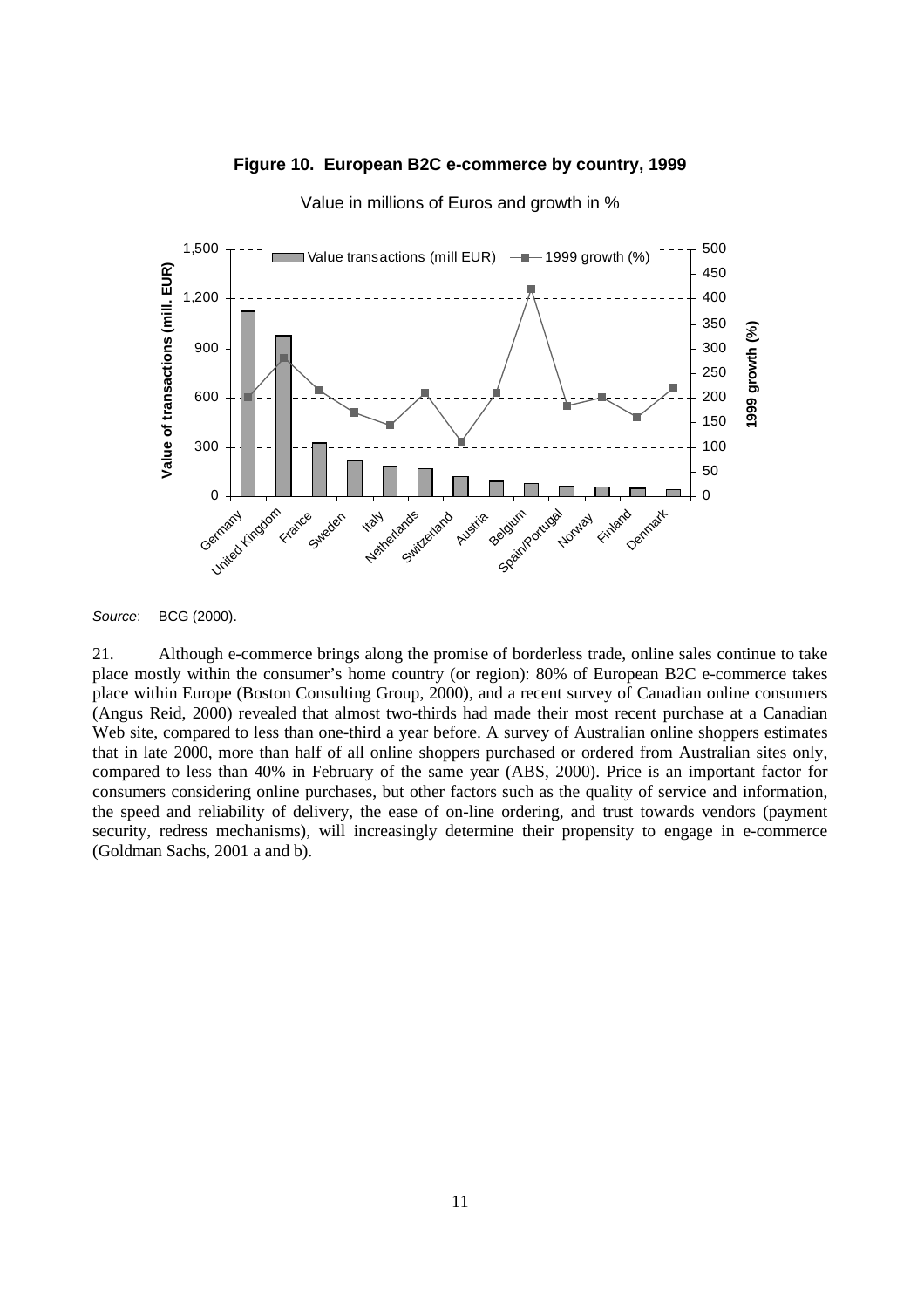#### **The holiday season 2000**

United States

Online sales, in the United States during the 2000 holiday season doubled compared to the previous year reaching around USD 10 billion (Goldman Sachs, 2001a and b). Mediametrix reports that unique visitors to e-commerce sites increased 21%, from 48.8 million in December 1999 to 59 million in December 2000. Some categories of goods and services have been particularly sensitive to the holiday seasonality, such as books, apparel, toys and video games, and consumer electronics (NRF/Forrester, 2001).

For those households already online, there is an increasing trend to do part of their holiday shopping via the Internet (Figure 11). Among the main reasons invoked by consumers for shopping online were their ability to avoid store crowds, to easily compare products and prices, and to have products delivered to home. On the other hand, the ability to return the product directly to the shop was not the main reason for choosing to shop at a physical location, but rather the ability to see and feel the product and to receive it immediately (Goldman Sachs 2001a and b).

|  |  |  | Figure 11: Location of end-of-year holiday shopping by US online consumers, 1999-2000 |
|--|--|--|---------------------------------------------------------------------------------------|
|--|--|--|---------------------------------------------------------------------------------------|

|                       | Nov.-Dec. 1999 | $Nov.-Dec.2000$ |
|-----------------------|----------------|-----------------|
| <b>Physical Store</b> | 64.7           | 49.0            |
| <b>Online Store</b>   | 24.1           | 39.6            |
| Catalog/Mail          | 10.9           | 9.2             |
| .                     |                |                 |

*Source:* Goldman Sachs (2001a and b).

Europe

In Europe, the Internet is also becoming a significant channel for holiday shopping. The number of retail site visits in most European countries (G7 European, Sweden, Denmark, and Spain) peaked during the month of December (Jupiter/MMXI, 2001).

Beyond online shopping, in Europe the Internet is playing an increasing role in other ways. For example, in the United Kingdom, 90% of users consulted the Internet to help research their purchases this year, even though they did not conduct their holiday shopping online. (Taylor Nelson Sofres, December 2000b).

#### **Access and pricing**

22. The uptake of B2C e-commerce is also constrained by the availability of adequate infrastructure for secure transactions. When considering where the bulk of B2C e-commerce occurs, it is not surprising that data on secure servers (see Figure 12) show that the infrastructure for conducting e-commerce is unevenly distributed across countries, with Iceland and the United States having almost one server for every 4 000 inhabitants, while around half of the OECD countries have less than 5 servers per 100 000 inhabitants. Although growth of the relative availability of secure servers has been very rapid (on average increasing almost five-fold in one year throughout the OECD region), there are still wide (and growing) disparities.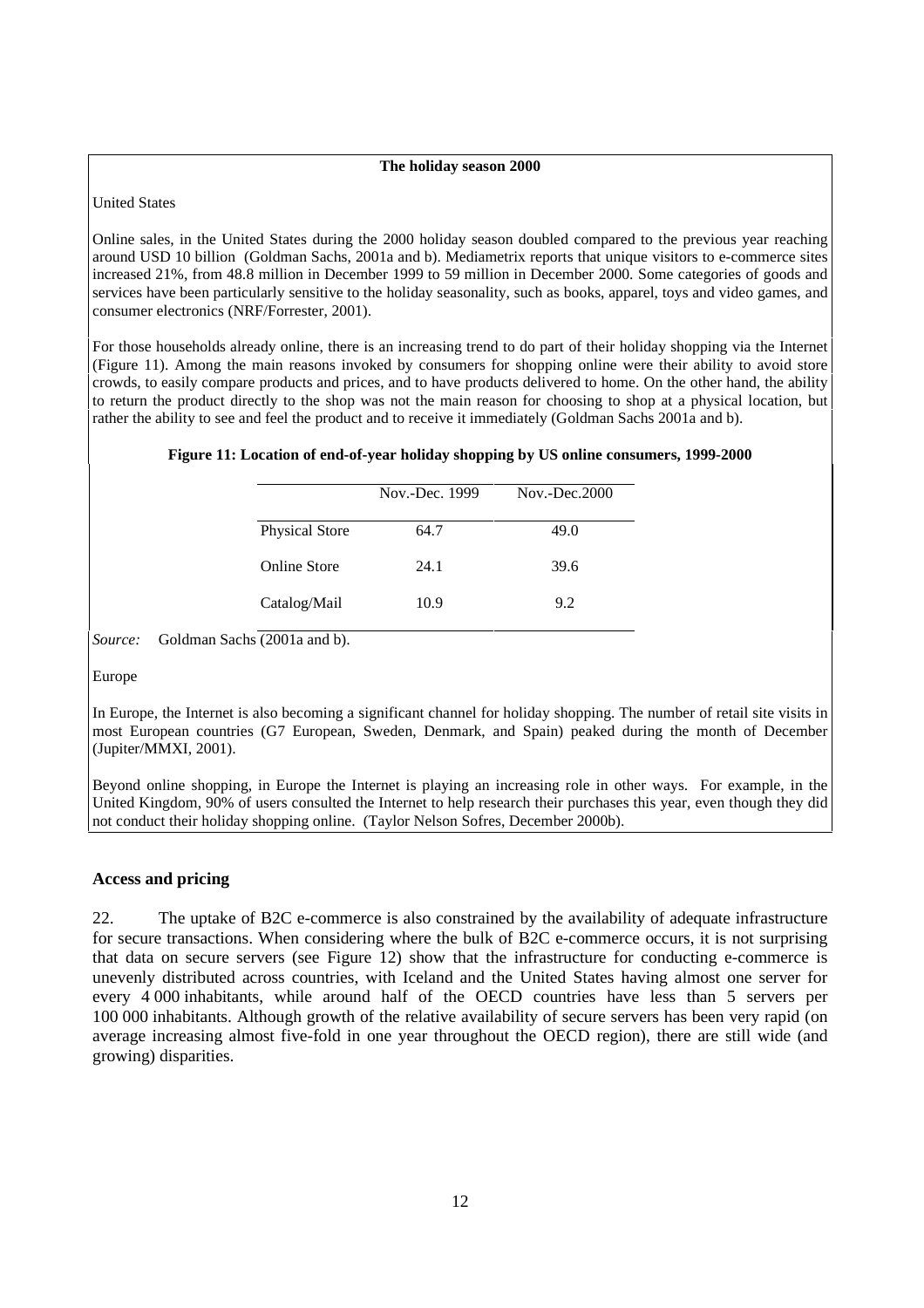



Number of secure servers per 100 000 inhabitants

Source: Netcraft. http://www.netcraft.com

23. For consumers, the cost of accessing the Internet is also a decisive factor for engaging in e-commerce activities. As shown in Figure 13, differences in Internet penetration (as measured by Internet hosts) are closely linked to the cost of accessing the Internet. While low prices do not guarantee high penetration (as seen for example in Korea), they are an important factor for more widespread development of the Internet and consequently, of electronic commerce.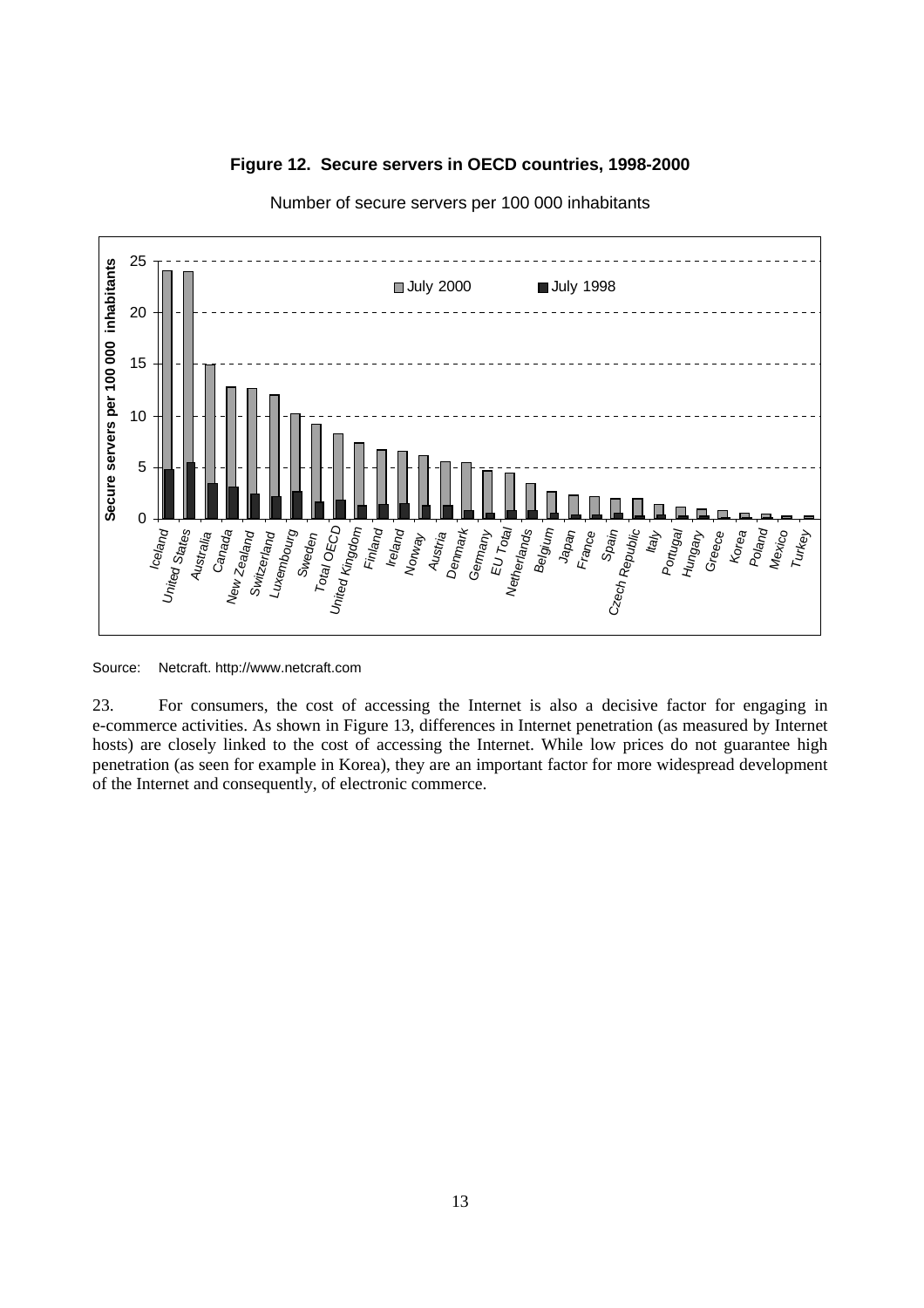#### **Figure 13. Internet access costs and Internet hosts**



Number of hosts per 1 000 inhabitants and price in USD PPP

Internet access costs include VAT including peak and off-peak. Survey undertaken every six months since 1999; annual data for 1995-1998.

Source: OECD (www.oecd.org/dsti/sti/it/cm) and Telcordia Technologies (www.netsizer.com).

#### **Conclusions**

24. With B2C e-commerce still accounting for a very small share of all retail trade in OECD countries, usually less than 1%, it is understandable that some public attention has shifted to the B2B ecommerce sphere which accounts for more than four-fifths of all transactions. However, increases in the B2C sphere are still expected and should not be overlooked by policy makers.

25. For example, in the United States, current estimates range from 1.0 to 1.5% of all retail sales, but this figure is expected to continue increasing and reach around 3 to 6% within the next few years. Similarly, in Japan, 4% of household consumption is expected to shift online by 2005 (ECOM, 2001). Data from other OECD countries varies widely with some countries already displaying a relatively high intensity (Sweden, Australia, the United Kingdom, and the Netherlands), while in others, uptake has been slower (Portugal, Spain, and Italy).

26. As governments continue to work to ensure that online consumers are afforded transparent and effective protection, whatever the medium, better data is needed to understand the rapid development of B2C e-commerce. More information not only on the volume of transactions, but also on their nature and on the attitudes and experiences of consumers towards e-commerce is needed.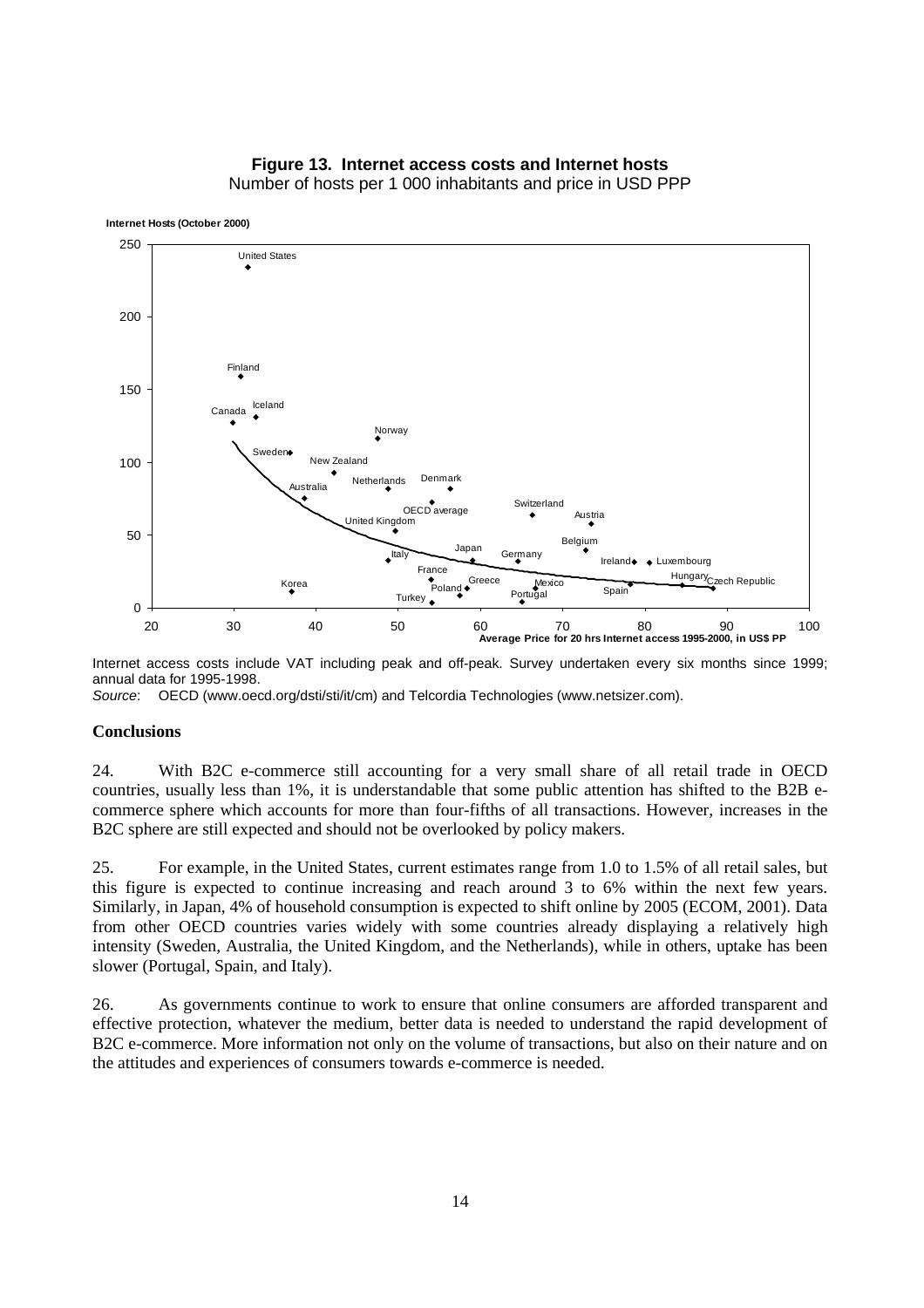### **REFERENCES**

ANGUS REID (2000), *The Face of the Web*, Press Release, April. http://www.angusreid.com

- AUSTRALIAN BUREAU OF STATISTICS (ABS) (2000), *Use of the Internet by Householders*, 8147.0. http://www.abs.gov.au/ausstats/abs@.nsf/Lookup/NT0000874A
- AUSTRALIAN NATIONAL OFFICE FOR THE INFORMATION ECONOMY (NOIE) (2000), *Current State of Play - November 2000*. http://www.noie.gov.au/projects/information\_economy/ecommerce\_analysis/index.htm
- BOSTON CONSULTING GROUP (BCG) (2000), *The Race for Online Riches: E-Retailing in Europe*, February.

ELECTRONIC COMMERCE PROMOTION COUNCIL OF JAPAN (ECOM) (2001), "Market Research on Electronic Commerce 2000" - English Summary. http://www.ecom.or.jp

- ERNST & YOUNG (2001), *Global Online Retailing*, February.
- FORRESTER RESEARCH (1999), *Europe: The Sleeping Giant Awakes*, December.
- GOLDMAN SACHS (2001a), *Internet: Consumer e-Commerce United States*, February 6.
- GOLDMAN SACHS (2001b), *Consumer e-Commerce Statistical Highlights United States*, February 2.
- JUPITER/MMXI (2001), "Christmas Shopping Online Peaked in the First Week of December", Press Release, 6 February. http://fr.mmxieurope.com/press/releases/20010206.jsp
- NATIONAL (KOREA) COMPUTERIZATION AGENCY (NCA) and MINISTRY OF INFORMATION AND COMMUNICATION (MIC) (2000), *2000 Korea Internet White Paper*, October.
- NATIONAL (US) RETAIL FEDERATION (NRF) and FORRESTER RESEARCH (2001), Online Retail Index. http://www.forrester.com/NRF/1,2873,0,00.html
- NUA (2000), *Nua Internet Surveys*, various issues. http://www.nua.ie/surveys/
- OECD (1999a), "Defining and Measuring E-Commerce; A Status Report", DSTI/ICCP/IIS(99)4/FINAL, October.
- OECD (1999b), "Business-to-Business Electronic Commerce: Status, Economic Impact and Policy Implications" (Chapter 1: Recent Developments), DSTI/ICCP/IE(99)8/CHAP1, November.
- OECD (2000a), "Defining and Measuring Electronic Commerce: A Background Paper", DSTI/ICCP/IIS(2000)5, April.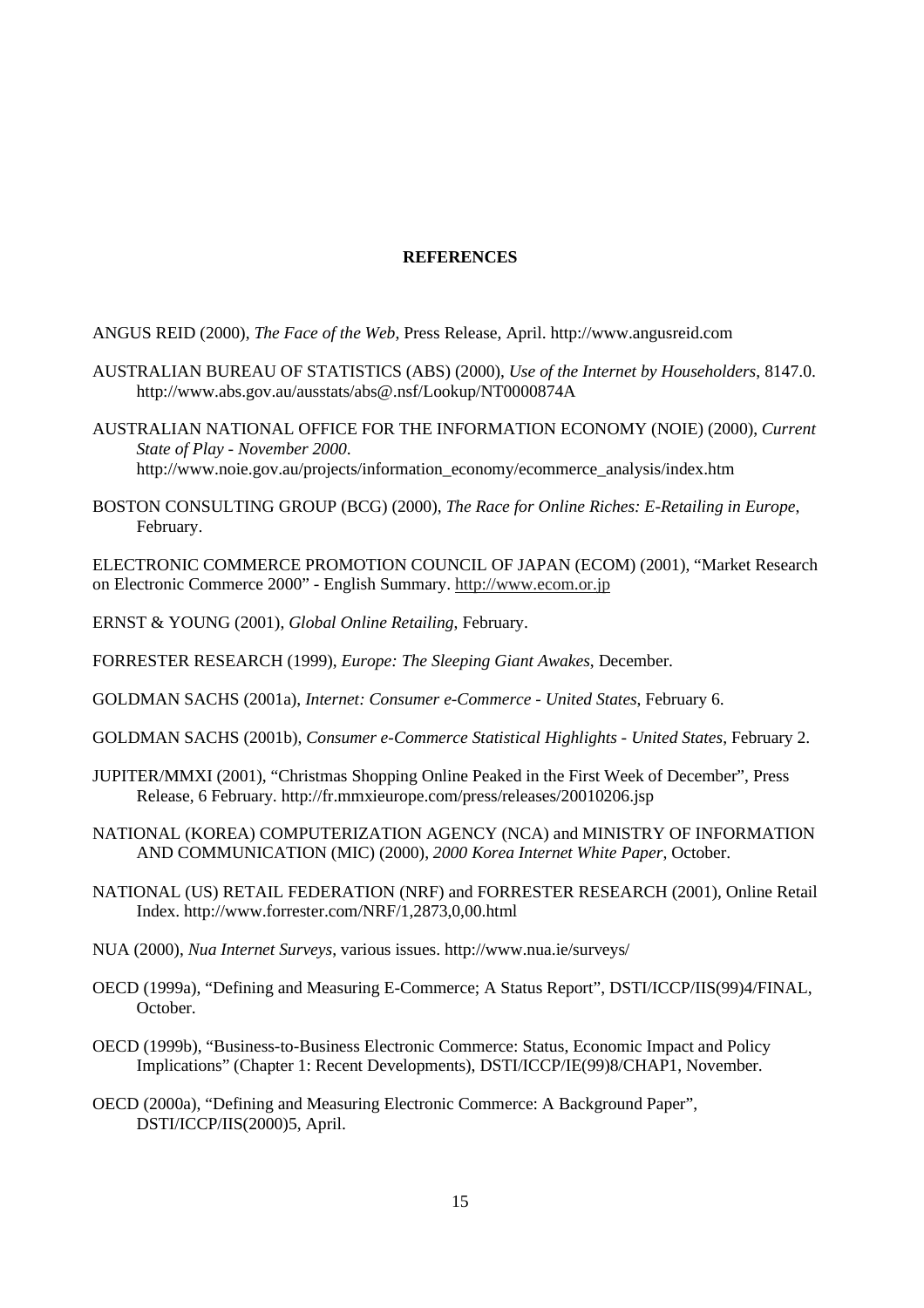OECD (2000b), "Defining and Measuring Electronic Commerce: A Provisional Framework and A Followup Strategy", DSTI/ICCP/IE/IIS(2000)3/REV1, August.

OECD (2000c), *Information Technology Outlook 2000*, Paris.

OECD (2000d), *OECD Economic Outlook 67*, June, Paris.

- RETAIL COUNCIL OF CANADA (2000), The Canadian Online Retailing Report. http://www.retailcouncil.org/rcc/online.pdf
- STATISTICS CANADA (2000a), "E-commerce and Business Use of the Internet", *The Daily*, 10 August. http://www.statcan.ca/Daily/English/00810/d000810a.htm
- STATISTICS CANADA (2000b), "Internet Commerce Statistics Summary Revenue and Projections", http://strategis.ic.gc.ca/pics/ss/revproj.pdf
- STATISTICS CANADA (2001), *Internet Shopping in Canada*, Connectedness Series, Science, Innovation and Electronic Information Division, February.
- STATISTICS DENMARK (2001), *"Danske virksomheders brug af IT"*, Press Release (in Danish), February. http://www2.dst.dk/puk/view/pdf.asp?id=1359
- TAYLOR NELSON SOFRES (2000a), *Global eCommerce Report*, Taylor Nelson Sofres Interactive, July. http://worldwide.tnsofres.com/ger/
- TAYLOR NELSON SOFRES (2000b), "UK Online Christmas Shoppers Double", Press Release, 22 December. http://www.tnsofres.com/press/pressstory.cfm?storyID=489

US DEPARTMENT OF COMMERCE (2001), *E-Stats*, March. http://www.census.gov/estats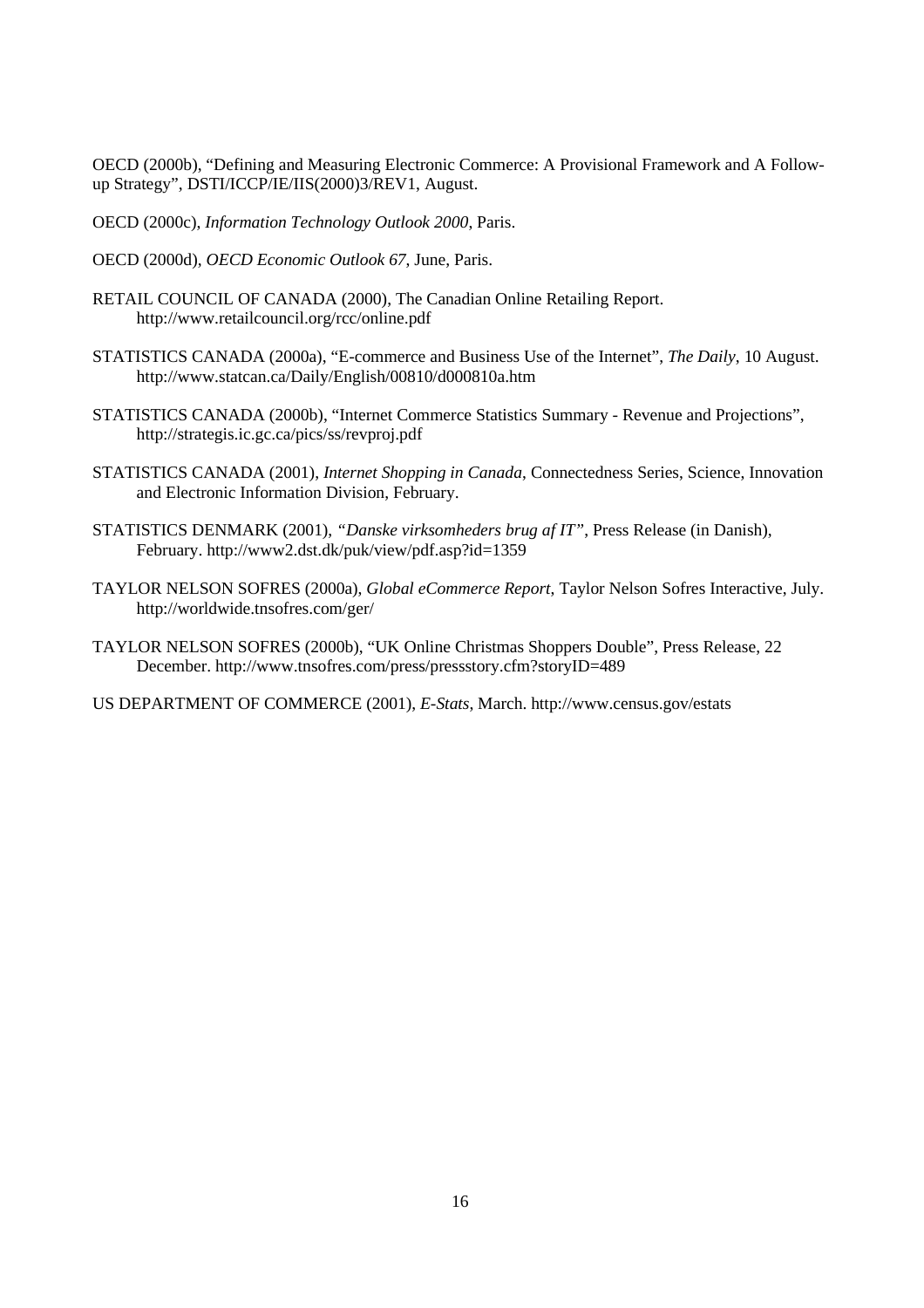### **ANNEX 1: INDICATORS FOR MEASURING B2C E-COMMERCE**

A wide range of indicators can be used to measure B2C e-commerce in qualitative and quantitative terms. These can be separated into four broad categories, each one focusing on a different aspect of the process: (i) transactions; (ii) consumers; (iii) businesses; and (iv) "readiness" indicators.

### **Transactions**

This set of derived indicators focuses on the transaction itself. Usually e-commerce includes all online orders regardless of whether the payment takes places on- or off-line. In addition to the total value of purchases, other aspects of the transaction can be measured such as the type of product/service purchased, the relative importance of online sales, or the propensity to purchase from foreign sites.

- − Total value of transactions (including seasonal purchases).
- − Transactions broken down by type of product.
- − Sales by product as a percentage of some other indicator (such as total retail sales, or domestic expenditure).
- − Average value of purchases.
- − Type of payment and delivery (off/online).
- − Source of purchases: domestic or foreign retailer.

### **Consumers**

This set of indicators provides additional information focusing on the consumers.

- − Number of online shoppers or online shoppers as a percentage of population/online population.
- − Socio-economic differences such as sales by gender or age group.
- − Frequency of online purchases.
- − Time spent shopping online.
- − Technologies used to access e-commerce sites: PCs, mobile phones, personal data assistants (PDAs).
- − Attitudinal data: perceived benefits and barriers.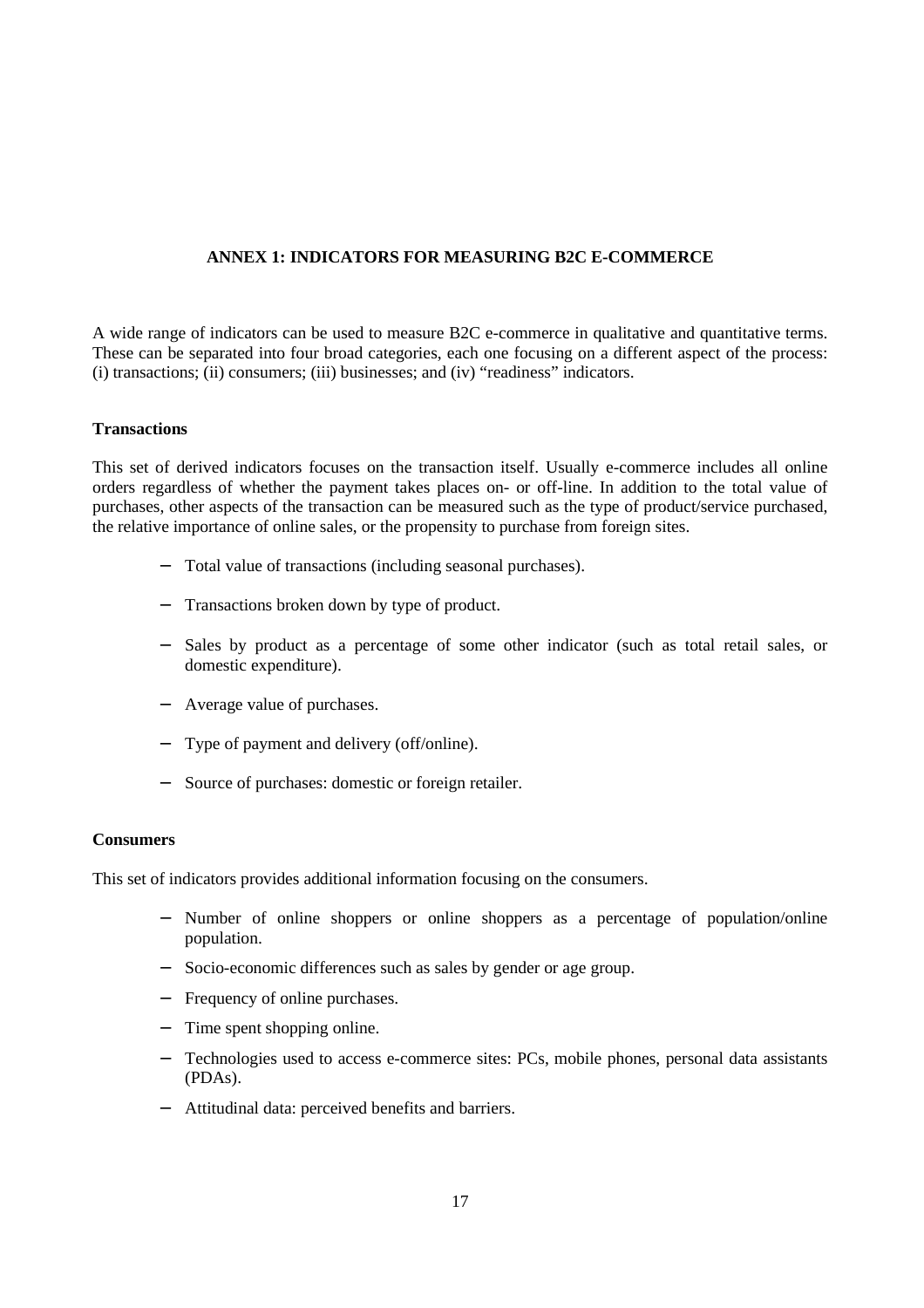### **Businesses**

These indicators focus on the supply-side of online retailing.

- − Number of businesses online/engaged in e-commerce.
- − Number of businesses by sector of economic activity or type of product.
- − Barriers to adoption.
- − Type of retailer: existing retailer recently adopting e-commerce (multi-channel) or newly established, Internet-based retailer ("pure-play").
- − Most popular e-commerce sites.
- − Industry concentration (market share) by type of product.

### **Readiness indicators**

This fourth set of indicators is not directly related to transactions, but can be used to determine the "readiness" of countries/businesses/consumers to engage in e-commerce. These include some of the necessary (but not sufficient) conditions for e-commerce activities to develop (see OECD, 2000c).

- − Percentage of households with PCs/Internet access.
- − Number of Internet users.
- − Number of Internet hosts.
- − Number of secure servers.
- Internet access costs.
- Usage of credit cards or other payment systems.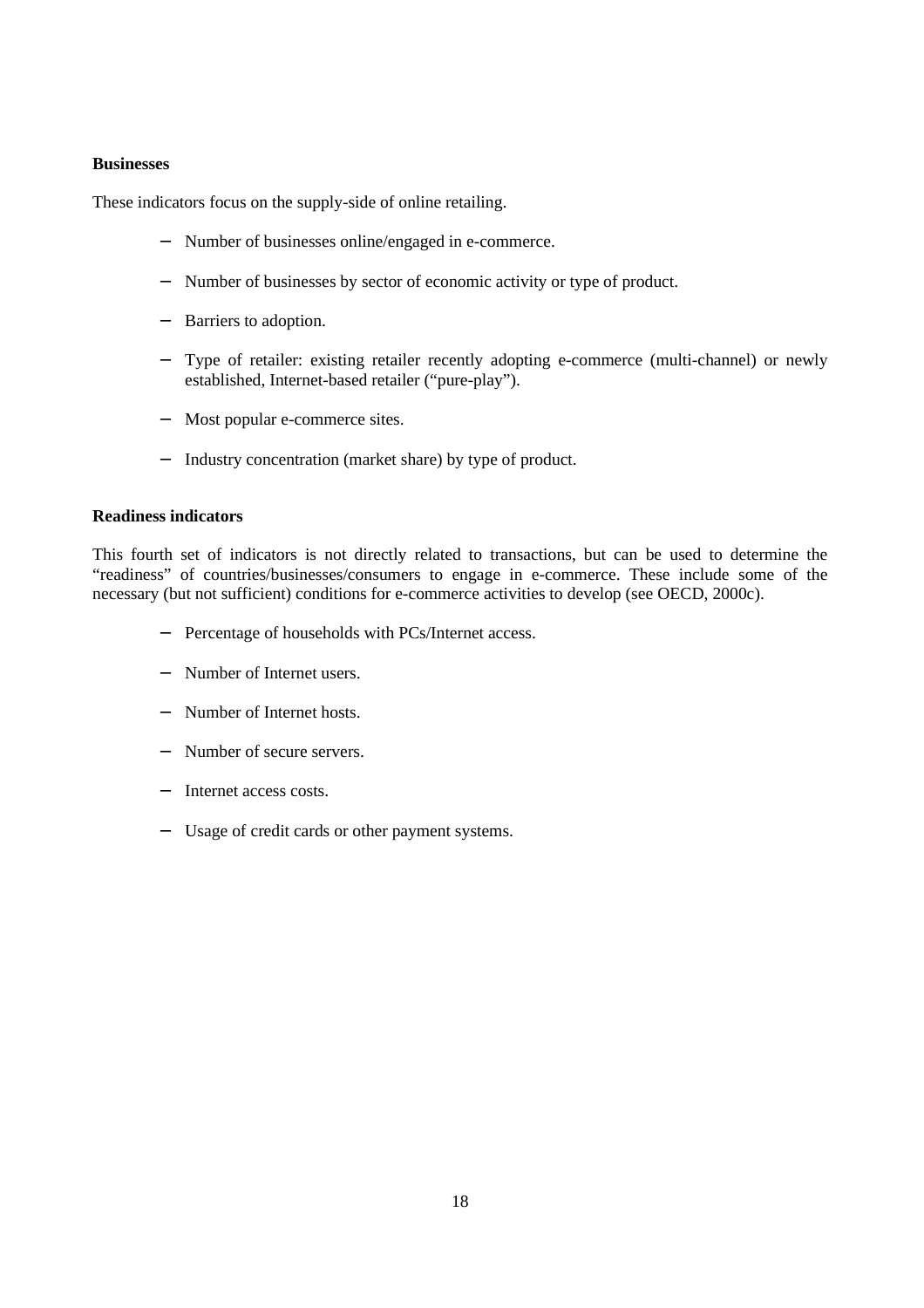| Source                          | Region | 1998       | 1999       | 2003             | 2004   | <b>Definition</b>                                                                          | Methodology                                    |
|---------------------------------|--------|------------|------------|------------------|--------|--------------------------------------------------------------------------------------------|------------------------------------------------|
| <b>IDC</b>                      | World  | \$15.887 B | \$33.573 B | \$209.120 B      |        | Refers to the purchase of goods and services                                               | Data is based on the inputs to the Internet    |
| (March, 2000)                   | U.S.   | \$13.555 B | \$26.322 B | \$118,952 B      |        | via the World Wide Web. Transactions need not                                              | Commerce Market Model. The model               |
| www.idc.com                     | Canada | \$0.461 B  | \$1.004 B  | \$8.493 B        |        | be completed over the Web (for example,                                                    | brings both supply- and demand-side            |
|                                 |        |            |            |                  |        | telephone or fax completion is acceptable), but                                            | research, combining direct analysis            |
|                                 |        |            |            |                  |        | the transaction must be initiated from the Web.                                            | of vendor activities with global               |
|                                 |        |            |            |                  |        | For IDC's purposes, commerce excludes funds                                                | measurements of customer behaviour.            |
|                                 |        |            |            |                  |        | transfer and home banking (except activity                                                 | The model weighs a variety of factors          |
|                                 |        |            |            |                  |        | charges), stock trading (except fees, if any,                                              | such as the installed base of Internet         |
|                                 |        |            |            |                  |        | for the privilege of trading over the Internet),                                           | devices against detailed survey results        |
|                                 |        |            |            |                  |        | and charges for basic Internet access.                                                     | of consumer and business Web use.              |
|                                 |        |            |            |                  |        | Commerce is typically limited to commerce                                                  |                                                |
|                                 |        |            |            |                  |        | over the WWW.                                                                              |                                                |
| Gartner Group                   | World  | \$11.24 B  | \$31.20 B  | \$380.5 B        |        | The value of goods and services ordered on-line, Forecasts produced using a combination of |                                                |
| (Oct 11/99)                     | U.S.   | \$8.5 B    | \$20.50 B  | \$147.0 B        |        | including broker and agency revenue, but does                                              | supply- and demand-side data, including        |
| www.gartner.com                 | Canada | \$0.73 B   | \$1.92 B   | \$16.8 B         |        | not include the gross transaction value of shares market and retail studies and consumer   |                                                |
|                                 |        |            |            |                  |        | and other financial instruments traded on-line.                                            | surveys, plus regional drivers and inhibitors. |
| Forrester Research World        |        |            | \$20 B     | \$144 B \$454.4B |        | Trade of goods and services in which final order                                           | Conducted interviews with 100 North            |
| www.forrester.com North America |        |            |            |                  | \$204B | is placed over the Internet. Only includes EDI                                             | American on-line merchants in 11 categories    |
| (Nov/99)                        |        |            |            |                  |        | that is sent over the Internet. Includes sales and                                         | as well as vendor and service providers. For   |
| (Mar/00)                        |        |            |            |                  |        | re-sales.                                                                                  | consumer demand used Technographics            |
|                                 |        |            |            |                  |        |                                                                                            | Field Survey with 120,000 North American       |
|                                 |        |            |            |                  |        |                                                                                            | Households.                                    |

#### **ANNEX 2: ESTIMATING B2C E-COMMERCE - METHODOLOGICAL DIFFERENCES**

Source: Statistics Canada (2000b).